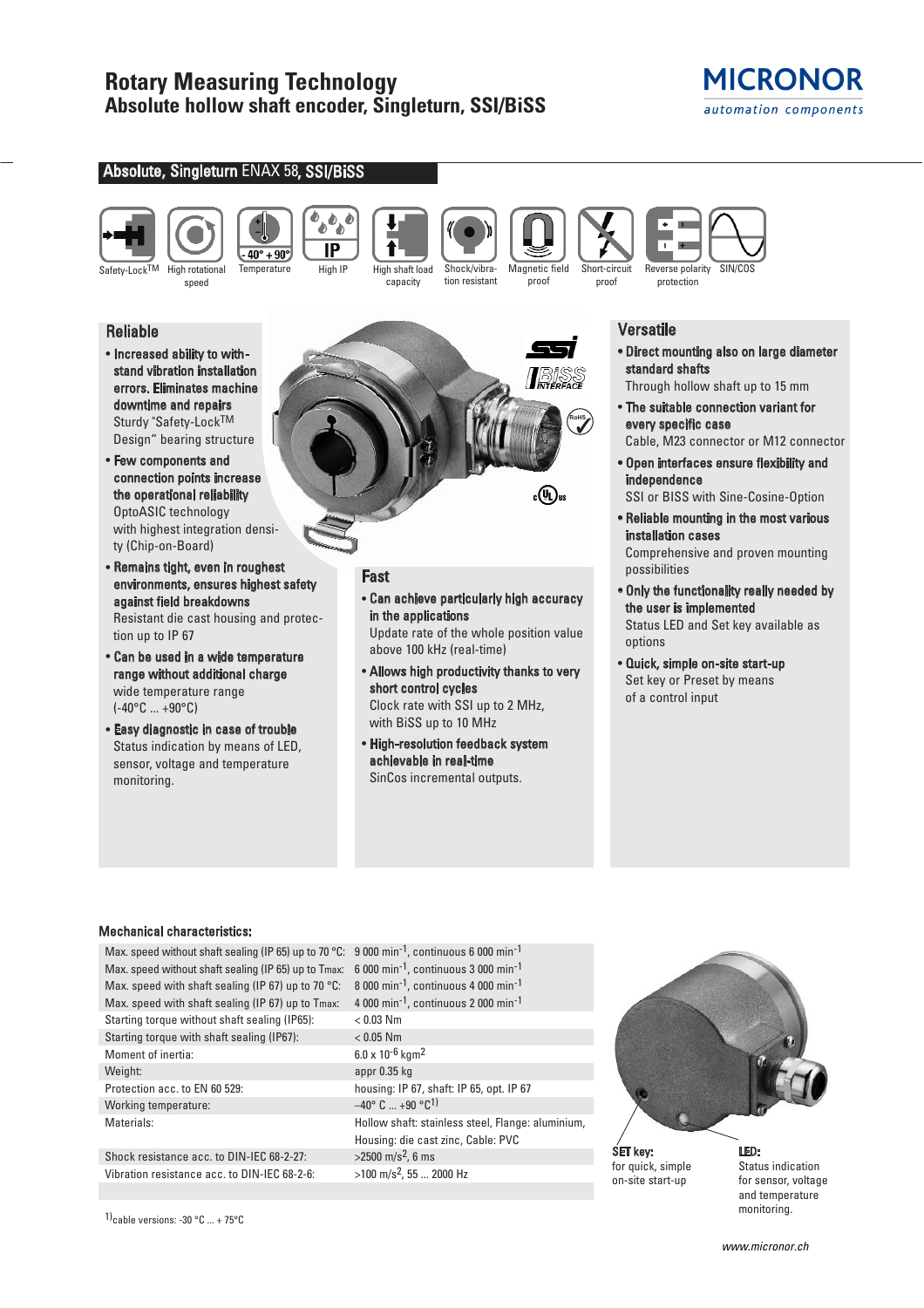# **Rotary Measuring Technology Absolute hollow shaft encoder, Singleturn, SSI/BiSS**



## Absolute, Singleturn ENAX 58, SSI/BiSS

### General electrical characteristics:

| Supply voltage:             | 5 V DC + 5% or 10  30 V DC                                     |
|-----------------------------|----------------------------------------------------------------|
| Current consumption         | 5 V DC: max. 70 mA, 24 V DC: max. 20 mA                        |
| (w/o output load):          |                                                                |
| Reverse polarity protection | Yes                                                            |
| at power supply (Ub):       |                                                                |
|                             | Conforms to CE requirements acc. to EN 61000-6-1, EN 61000-6-4 |
| and EN 61000-6-3            |                                                                |
|                             |                                                                |

### General Interface characteristics:

| RS 485 Transceiver type      |
|------------------------------|
| $max.+20$ mA                 |
| typ. $3.8 V$                 |
| typ $1.3 V$                  |
|                              |
| $Y_{\text{BS}}$ <sup>2</sup> |
|                              |

### Interface characteristics SSI:

| Singleturn resolution: | 10  14 bits and 17 bits <sup>3)</sup> |
|------------------------|---------------------------------------|
| Code:                  | Binary or Gray                        |
| SSI clock rate:        | $<$ 14 bits: 50 kHz  2 MHz            |
| Monoflop time:         | $> 15 \text{ us}^3$                   |
| Note:                  |                                       |

If clock starts cycling within monoflop time a second data transfer starts with the same data, useful for data verification. If clock starts cycling after monoflop time the data transfer starts with updated values. Max. update rate is depending on clock speed, data length and monoflop-time.

Time jitter (data request to position latch): < 1 µs up to 14 bits,  $\leq$  4 µs at 15 ... 17 bits Status and Parity bit: optional on request

#### Interface characteristics BiSS:

| Singleturn resolution:                                      | 1014 bits and 17 bits,                                          |
|-------------------------------------------------------------|-----------------------------------------------------------------|
|                                                             | customer programmable 3)                                        |
| Code:                                                       | Binary                                                          |
| Interfaces:                                                 | <b>RS 485</b>                                                   |
| Clock rate:                                                 | up to 10 MHz                                                    |
| Max. update rate:                                           | < 10 µs, depending on clock                                     |
|                                                             | speed and data length                                           |
| Time jitter (data request to position latch): $<$ 1 $\mu$ s |                                                                 |
| Note:                                                       |                                                                 |
| direction, alarms and warnings                              | - Bidirectional, programmable parameters are: resolution, code, |
| - Multicycle data output, e.g. for temperature              |                                                                 |

– CRC data verification

2)short circuit to 0V or to output, one channel at a time, supply voltage correctly applied 3) Other options upon request SET (zero or defined value) and DIRection (CW/CCW) control inputs

| Input characteristics:     | High active                                   |
|----------------------------|-----------------------------------------------|
| Receiver type:             | <b>Comparator</b>                             |
| Signal level high:         | min. 60 % of $V+$ (Supply voltage), max: $V+$ |
| Signal level low:          | max. 25% of V+ (Supply voltage)               |
| Input current:             | $< 0.5$ mA                                    |
| Min. pulse duration (SET): | $10 \text{ ms}$                               |
| Timeout after SET input:   | $14 \text{ ms}$                               |
| Reaction Time (DIR input): | 1 ms                                          |
|                            |                                               |

The encoder can be set to zero at any position by means of a HIGH signal on the SET input or by pressing the optional SET key. Other preset values can be factory-programmed. The SET input has a signal delay time of approx. 1 ms. Once the SET function has been triggered, the encoder requires an internal processing time of approx. 15 ms before the new position data can be read. During this time the LED is ON and the status output is at LOW.

### Status output and LED

| Output driver:     | Open collector,                   |
|--------------------|-----------------------------------|
|                    | internal pull up resistor 22 k0hm |
| Permissible load:  | $-20 \text{ mA}$                  |
| Signal level high: | $+V$                              |
| Signal level low:  | < 1 V                             |
| Active at:         | Low                               |

The optional LED (red) and the status output serve to display various alarm or error messages. In normal operation the LED is OFF and the status output is HIGH (open-collector with int. pull-up 22k).

If the LED is ON (status output LOW) this indicates:

– Sensor error, singleturn or multiturn (soiling, glass breakage etc.)

– LED error, failure or ageing

– Over- or under-temperature

– Undervoltage

In the SSI mode, the fault indication can only be reset by switching off the power-supply to the device.

## DIR input

A HIGH signal switches the direction of rotation from the default CW to CCW. This inverted function can also be factory-programmed. If DIR is changed when the device is already switched on, then this will be interpreted as an error. The LED will come ON and the status output will switch to LOW.

#### Option incremental output (A/B), 2048 ppr

|                      | Sin/Cos                      | RS422 (TTL compatible)                |
|----------------------|------------------------------|---------------------------------------|
| -3dB frequency:      | 400 kHz                      | 400 kHz                               |
| Signal level:        | $1 Vpp (+ 20%)$              | high: $min. 2.5 V$<br>low: max. 0.5 V |
| Short circuit proof: | $Y_{\text{BS}}$ <sup>2</sup> | $Y_{\text{BS}}$ <sup>2</sup>          |

## Power-on delay

After Power-ON the device requires a time of approx. 150 ms before valid data can be read.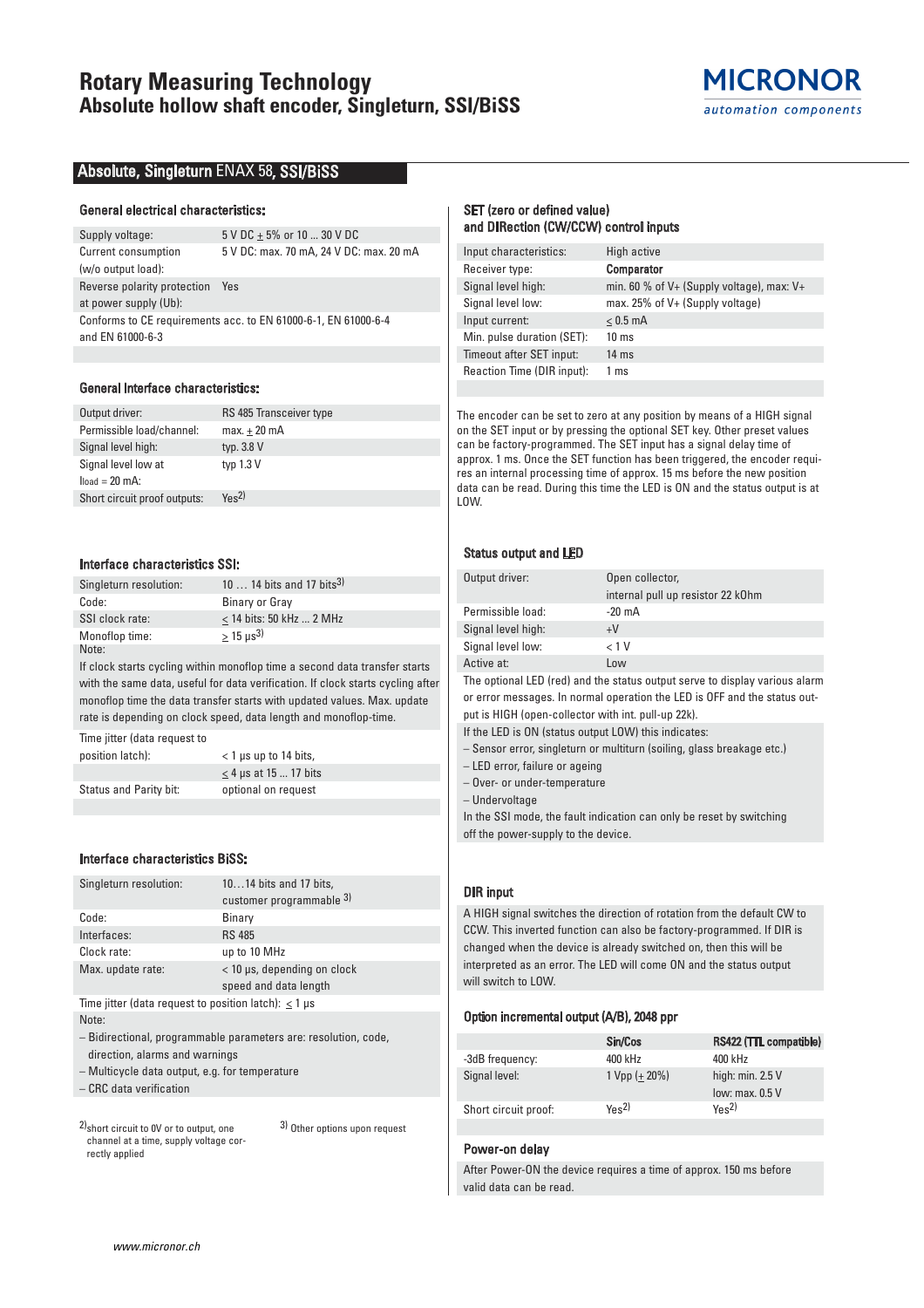

# Absolute, Singleturn ENAX 58, SSI/BiSS

## Flange with long torque stop

ø 58 mm, M12, M23 connector, cable versions Flange type 1 and 2 (Drawing with M12 connector)



## Flange with stator coupling

ø 58 mm, M12, M23 connector, cable versions Flange type 5 and 6, pitch circle ø 63 mm (Drawing with M23 connector)



# Flange with stator coupling

ø 58 mm, M12, M23 connector, cable versions Flange type 3 and 4, pitch circle ø 65 mm (Drawing with cable version)





 $1$  Fastening screw DIN 912 M3 x 8,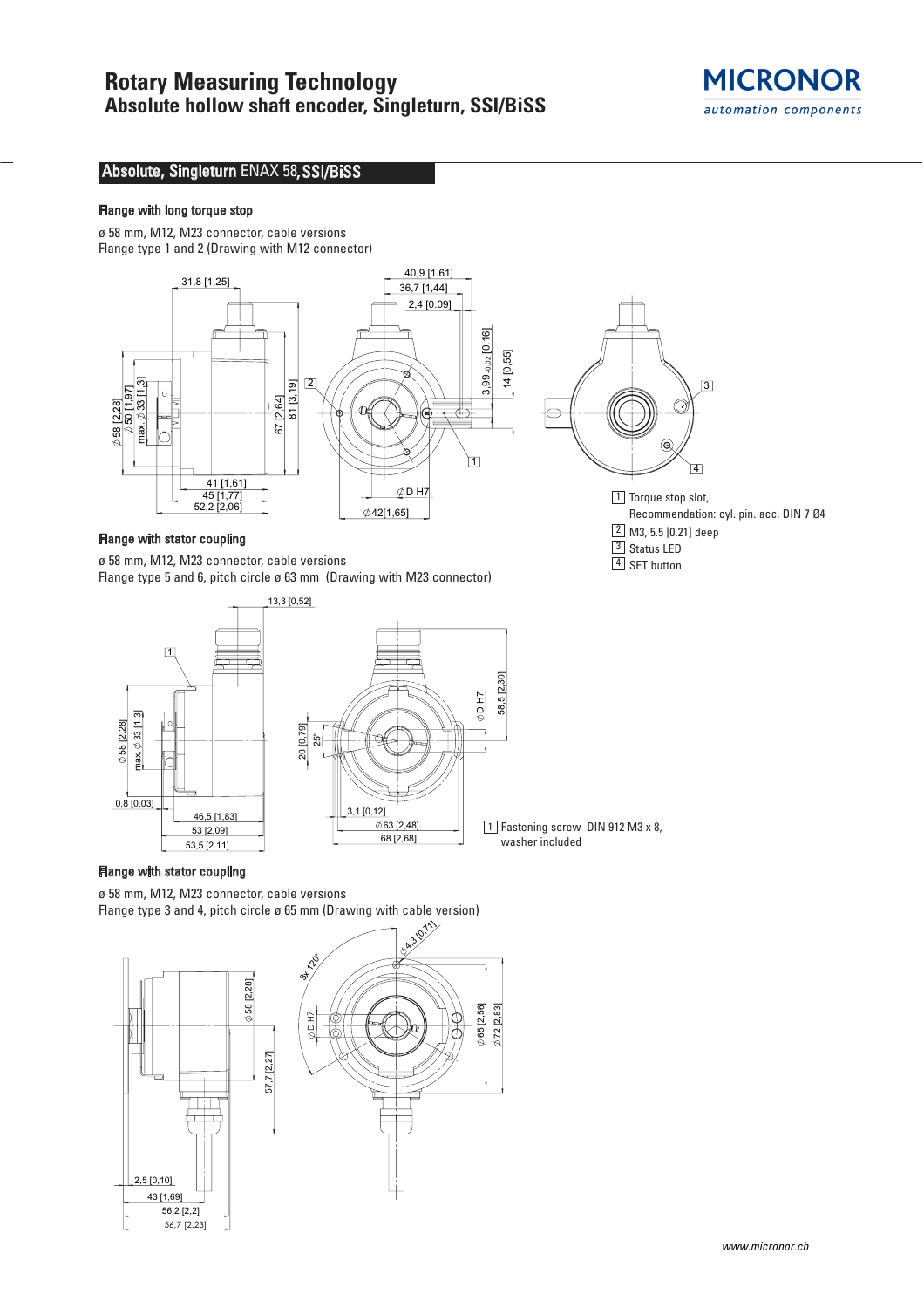# Absolute, Singleturn ENAX 58, SSI/BiSS

## Terminal assignment:

for output circuit 1 or 2 and type of connection 2 or 4 (2 control inputs, 1 status output)

| Signal:      | GND | $\pm V$   | $+6$ | ັ         | +υ.          | ۰D.        | CFT<br>5E I | <b>DIR</b> | Stat | N/C | N/C | N/C        | DE<br>- - |
|--------------|-----|-----------|------|-----------|--------------|------------|-------------|------------|------|-----|-----|------------|-----------|
| Cable color: | WH  | <b>BN</b> | GN   | VE<br>. . | $\sim$<br>u. | DV<br>7 IN | BU          | RD         | BK   |     |     |            | Shield    |
| M23 PIN out: |     |           |      |           |              |            |             |            |      | 1U. |     | . <u>.</u> | PH        |

for output circuit 5 and type of connection 2 or 4 (2 control inputs, 1 status output, voltage sense outputs)

| Signal:      | GND | $+V$      | $\sim$<br>+u | $\sqrt{2}$<br>⊤u. | $+D$ | -D        | <b>SET</b> | <b>DIR</b> | <b>Stat</b> | N/C | 0 <sup>V</sup><br>Sens | $+Ub$<br>Sens         | DE<br>۰. |
|--------------|-----|-----------|--------------|-------------------|------|-----------|------------|------------|-------------|-----|------------------------|-----------------------|----------|
| Cable color: | WH  | <b>BN</b> | GN           | YE                | GY   | <b>PK</b> | BU         | RD         | BK          |     | GY-PK                  | RD-BU                 | Shield   |
| M23 PIN out: |     |           |              |                   |      |           |            |            |             | 10  |                        | 1 <sub>0</sub><br>1 L | PH       |

for output circuit 3, 4,7 or 8 and type of connection 2 or 4 (2 control inputs or incremental track, sine/cosine)

| Signal:      | GND | +V | TU.          |                          | $+b$         |                 | <b>SET</b>      | <b>DIR</b> | <sub>n</sub> | A inv      | -<br>в                | Biny          | <b>DE</b><br>- |
|--------------|-----|----|--------------|--------------------------|--------------|-----------------|-----------------|------------|--------------|------------|-----------------------|---------------|----------------|
| Cable color: | WH  | ΒN | GN<br>$\sim$ | $V$ $\Gamma$<br>′ ⊢<br>- | $\sim$<br>u. | <b>DV</b><br>'N | D I<br>вu<br>__ | RD         | ВK           | $\sqrt{7}$ | <b>GV-PK</b>          | RD-BU         | Shield         |
| M23 PIN out: |     |    |              |                          |              |                 |                 |            |              | 10         | $\overline{a}$<br>. . | $\sim$<br>. . | PH             |

for output circuit 6 or 9 and type of connection 2 or 4 (sine/cosine or incremental track, voltage sense outputs)

| Signal:      | GND | $+V$ | $+U$ | ™ພ      | +D           | - 1 |    | A inv     | L  | <b>B</b> inv | 0 <sup>V</sup><br>Sens | $+Ub$<br>Sens | PE     |
|--------------|-----|------|------|---------|--------------|-----|----|-----------|----|--------------|------------------------|---------------|--------|
| Cable color: | WH  | BN   | GN   | VE<br>ᄕ | $\sim$<br>ចា | PK  | BU | <b>RD</b> | BK | $\sqrt{T}$   | GY-PK                  | RD-BU         | Shield |
| M23 PIN out: |     | -    |      |         |              |     |    |           |    | 10           |                        | $\sim$<br>1 Z | PH     |

### for output circuit 1 or 2 and type of connection 6 (2 control inputs)

| Signal:      | GND | +С | −u. | +υ | -D | <b>SET</b> | <b>DIR</b> | Shield/PE |
|--------------|-----|----|-----|----|----|------------|------------|-----------|
| M12 PIN out: |     |    |     |    |    |            |            | PН        |
|              |     |    |     |    |    |            |            |           |

+V: Encoder Power Supply +V DC

Encoder Power Supply Ground (0V)

+C, -C: Clock signal

+D, -D: Data signal

Set input. The current position becomes defined as position zero

DIR: Direction input: If this input is active,

output values are decreasing when shaft is turned clockwise.

- Stat: Status output<br>PE: Protective ear
- Protective earth

PH: Plug housing (shield)

A, Ainv: Sine output (incremental)

B, Binv: Cosine output (incremental)